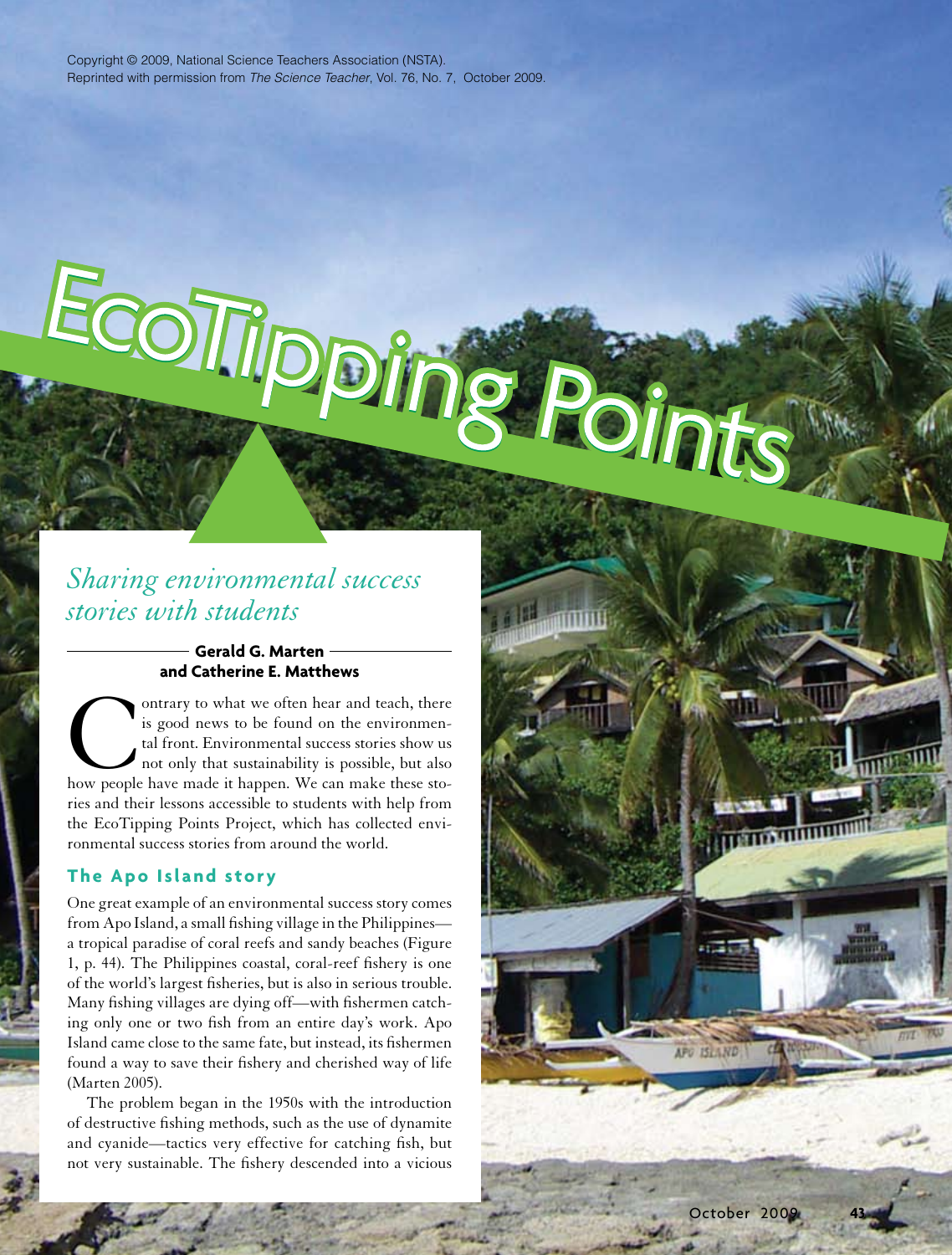cycle of damage to the coral habitat, dwindling fish stocks, and the need for even more destructive fishing methods to catch much at all. To make ends meet, Apo fishermen—like so many others—were traveling farther from their village, working long hours to find places that still had enough fish, using harmful fishing methods to catch all the fish they could, and ignoring the future health of the fishery. As a result, the national government enacted laws banning destructive fishing—but these laws were not enforceable.

It seemed impossible to escape the downward spiral, but in 1980, Angel Alcala, a marine scientist at nearby Silliman University, began a two-year dialogue with Apo's fishermen to help them break out of the rut. They discussed what was happening to the coral ecosystem that surrounded the island to a distance of about 500 m from the shore, and what they might do about the problem. Alcala took some of the fishermen to an uninhabited island, where he had protected a small stretch of coral reef from fishing for several years. The number of fish in the protected area was impressive, and fish from that area were helping to replenish fish stocks around the rest of the island.

In 1982, Apo Islanders decided to try something similar. They designated 450 m of the island's shoreline—10% of the fishing grounds around the entire island—as a no-fishing zone and marine sanctuary (Figure 2). Enforcement was easy; it took just one person on the beach to watch the sanctuary, a task that rotated among families who lived on the island.

No one was sure how well this plan would work. Three years later, however, the sanctuary was overflowing with fish. Fishing near the edge of the sanctuary was distinctly

### Figure 1

# **Apo Island coral-reef fisherman in his fishing canoe.**

all photos courtesy of the authors



# Figure 2 **Apo Island's marine sanctuary.**

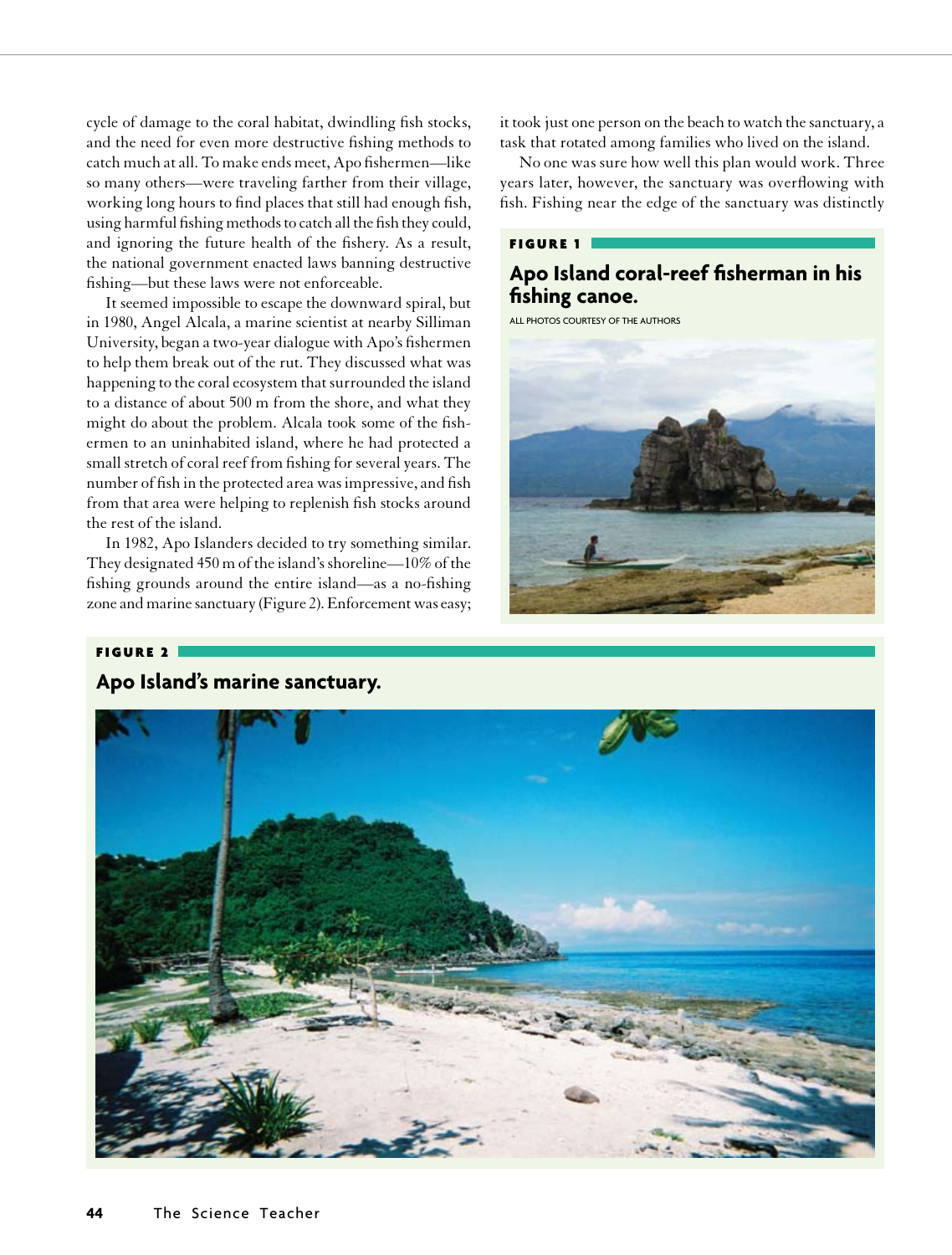#### Figure 3

# **Case studies on the EcoTipping Points website.**

**Case study 1:** Agroforestry and community forest management in Thailand reversed a vicious cycle of deforestation, watershed degradation, expensive agricultural inputs, debt, and population exodus, while restoring local forests and the ecological health of the watershed, securing people's livelihoods with sustainable agriculture (see "On the web"). As tropical deforestation is responsible for 30% of global carbon dioxide emissions, this case shows a significant way to reduce global climate change.

**Case study 2:** "Non-Pesticide Management" by cotton farmers in India employed ecological pest control methods to reverse a vicious cycle of pesticide resistance, heavier pesticide use, human pesticide poisoning, debt, and the highest suicide rate in India. This ecological technology has spread throughout Andhra Pradesh state, restoring household budgets and human health along with birds and insects that provide natural pest control (Marten and Williams 2006).

**Case study 3:** Traditional rainwater catchment dams in India reversed a vicious cycle of depleted aquifers, dried-up wells and rivers, fuel wood depletion, agricultural decline, and population exodus in an area the size of Delaware. This traditional technology was replicated in 800 villages and brought back water, trees, wildlife, and a healthier life for the people (Marten, Brooks, and Suutari 2005).

**Case study 4:** Community gardens by "Green Guerillas" in New York City reversed a vicious cycle of urban decay, crime-ridden empty lots, neglect, and population flight, while producing food, flowers, and wildlife habitat. These gardens nourished the bodies and souls of 800 neighborhoods, and inspired urban community gardening across the nation (Marten, Brooks, and Suutari 2005).

**Case study 5:** A constructed wetland at Arcata California provided low-cost municipal sewage processing along with first-class wildlife habitat and nature recreation in an urban setting. Expansion of constructed wetlands to surrounding towns has changed urban development in a way that helps contain urban sprawl (Suutari and Marten 2007).

better than before. Most importantly, the fishermen were so inspired that they decided to do something about the rest of the island's fishing grounds. They enacted two rules, which were enforced by "marine guard" volunteers from island families:

- 1. Only Apo Island residents could fish around their island.
- 2. No destructive fishing methods were allowed.

At this point in time, there was no precedent for a fishing village to assume the authority to create such legislation, but with assistance from a local nonprofit organization, Apo's village council negotiated permission from higher levels of government to establish and enforce these two rules. The fishery rapidly improved, though it took 10 years for stocks of the largest fish to recover fully. Now Apo fishermen do most of their fishing right around the island, and with a short day's work, they catch all the fish they need. They succeeded in turning their problem around!

The restoration of Apo Island's coral-reef ecosystem set in motion a cascade of spin-offs that reinforced sustainability. Reef tourism brought in additional income and strengthened the incentive to maintain a healthy marine ecosystem. The island's primary school added a marine ecology curriculum, and the islanders used some of the tourist income to create scholarships for many of their children to attend high school and college on the adjacent mainland. Some Apo students are now in graduate school studying marine ecosystem management. In addition, visitors from other fishing villages have come to Apo Island to see what is happening, and 700 villages in the Philippines now have marine sanctuaries.

### **EcoTipping Points**

So often, the problem with environmental issues is that they are overwhelmingly complex and driven by powerful social and ecological forces. It sometimes seems that we are helplessly floundering when we try to make a positive change. The number of environmental issues that desperately need our attention is overwhelming; but dwelling on gloom and doom in our teaching can be paralyzing, for both teachers and students. Exposing students to success stories is important for this reason. The lessons from these stories can help change the way we think and teach about solving environmental problems. They also motivate students to learn important ecological concepts and inspire them to take action.

The EcoTipping Points Project has collected success stories from around the world. Like the Apo Island example, these stories highlight communities that have turned environmental degradation around, creating something sustainable in its stead. In each case, there is a lever that sets in motion the process leading to success.

The idea of a lever—that little things can make a big difference—can be very exciting. In his bestselling book,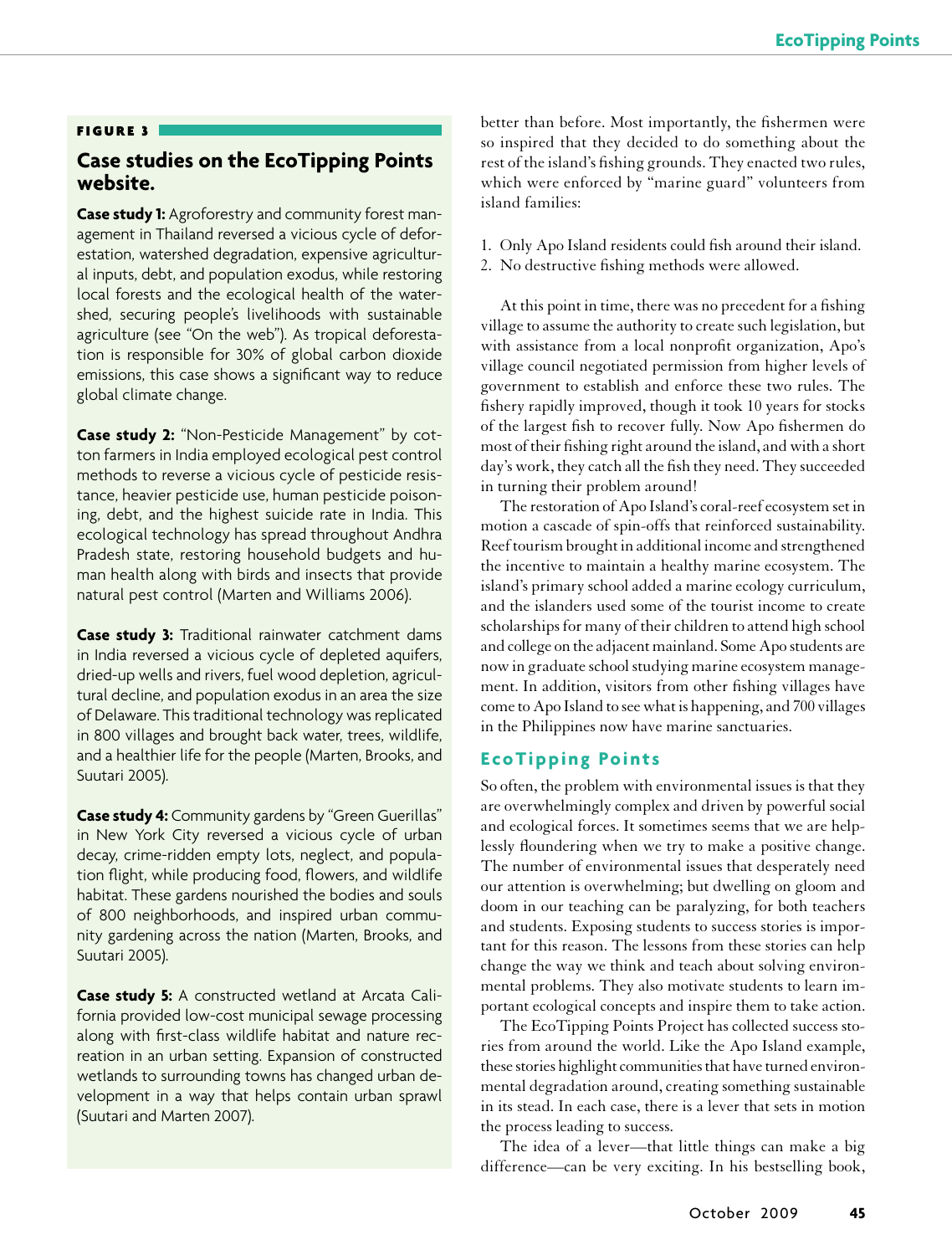*The Tipping Point*, Gladwell (2000) argues that New York City went from a city where people stayed in their homes in the evening to avoid violence, gang warfare, and drug trafficking in the 1970s to a busy, bustling, fairly safe metropolis in the 1990s. Gladwell suggests that this dramatic change occurred because of smaller changes—or levers—such as covering up graffiti, repairing broken windows, and arresting individuals who committed minor offenses, such as failing to pay their subway fares. We call the levers in our success stories EcoTipping Points. They turn environmental decline toward a course of restoration and sustainability. The marine sanctuary was the lever that set the turnabout on Apo Island in motion. It was an EcoTipping Point.

### **Lessons from EcoTipping Point stories**

The EcoTipping Points website offers a variety of stories about communities facing a broad range of environmental problems (see "On the web"). Figure 3 (p. 45) describes 5 of the approximately 100 stories available on the website. Each case displays the same basic structure as Apo Island, a story line that features two dramatic shifts:

- *1. The negative tip:* A trajectory of decline driven by interconnected and mutually reinforcing vicious cycles (Figure 4); and
- *2. The positive tip:* A course of restoration and sustainability (Figure 5).

The lever for a positive tip, the EcoTipping Point, typically combines the "right" ecotechnology—a practical application of traditional sustainability knowledge and modern sustainability science—with the social organization needed to put that particular ecotechnology effectively into use. Ecotechnology can take on various forms, such as the marine sanctuary at Apo Island and the examples in Figure 3 (p. 45).

EcoTipping Points are catalytic, generating a cascade of changes. But decline is typically driven by self-reinforcing feedback loops (vicious cycles), which may be very powerful. Figure 4 shows how the decline in fish stocks forced Apo fishermen to increase their use of destructive methods, while extending the destruction increasingly farther from the island, contributing to the decline in fish stocks over the entire area. The decline was turned around only when the vicious cycles were turned around.

Reversing vicious cycles may not be easy, but it is the only way to move toward a course of restoration. Once the vicious cycles are turned around, they become "virtuous" (i.e., desirable) cycles with the very same feedback loops working just as powerfully to bring about restoration. Figure 5 shows that as fish stocks around Apo Island gradually increased, the fishermen were able to fish closer to home, reducing their need to fish away from the island, as well as their need to do so destructively. Fish stocks increased over

the entire area, further reinforcing the circular process. At the same time, new virtuous cycles involving experience, pride, commitment, tourist income, and education, spun off as one success led to another, accelerating the process and locking in the gains.

What does it take to reverse the vicious cycles? The same ingredients that fostered success at Apo Island are conspicuous in our other cases. Teachers and students can access a list of these ingredients online (see "On the web").

### **Using EcoTipping Point stories in the classroom**

If educators provide an analytical framework that demonstrates how environmental problems develop and how they can be attacked while celebrating successes and offering hope, students can be better equipped and more motivated to search for solutions. The EcoTipping Point model is readily adapted to any educational level and fits several of the National Science Education Standards' unifying themes, including Interdependence of Organisms; Personal and Community Health; Science and Technology in Local, National, and Global Challenges; Natural Resources; Environmental Quality; Science as a Human Endeavor; and Historical Perspectives (NRC 1996).

The basic principles of human–environment interaction underlying EcoTipping Points are explained in Marten (2001). We have also developed concrete resources for high school students and adult audiences, and these materials

# Figure 4

# **Negative tip.**

Two interconnected and mutually reinforcing vicious cycles driving the decline of the Philippine coral-reef fishery. One is a spiral of declining fish stocks and more destructive fishing, and the other is fishing farther away from home, where sustainable fishing does not matter.

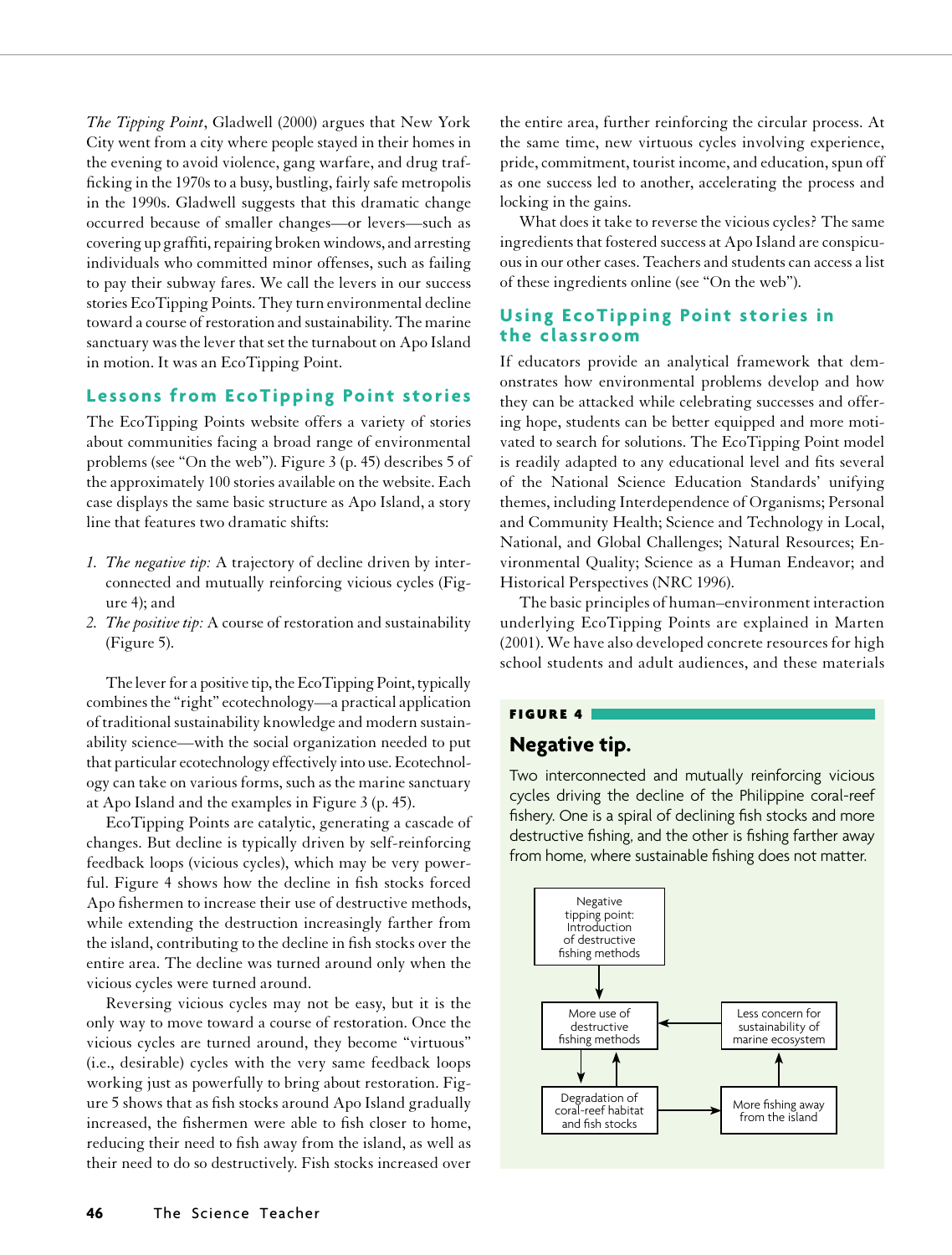have been modified for younger students.

For example, case studies from the EcoTipping Points website can be used in high school environmental science and biology classrooms, especially during ecology units. Because the conceptual framework focuses on human–environment interaction as a catalyst for social and historical change, the cases can also be a great resource for social studies educators teaching world history, global studies, or other classes about the contemporary world. And science teachers can team with their social studies colleagues to teach integrated units.

On the website, Julie Marten, a social studies teacher at Woodside High School in California, offers a detailed twoday lesson plan (see "On the web"). In this lesson, expert groups, followed by jigsaw groups, read eight condensed case studies from India (water and biofuels issues), China (forestry issues), Germany (energy issues), Brazil (urban planning), South Africa (watershed management issues), the United States (toxic wastes), and Fiji (ocean preserves). Students then answer a series of questions and participate in role-playing by attending a mock environmental conference at which they argue for funding to help resolve the environmental issue presented in their case. Each of the eight case studies, as well as a video in which Marten describes how she teaches this material to her high school students, is available for free download on the website.

### **Teaching EcoTipping Point concepts**

Deborah Trogdon-Stout, a North Carolina Trinity High School Earth and Environmental Sciences teacher, uses the EcoTipping Points framework as the basis for her entire course (see "On the web"). Teaching on a block schedule, Trogdon-Stout begins her course with a three-week study relying heavily on material found on the website. She teaches several types of Earth and Environmental Science classes, ranging from an Advanced Placement (AP) course for juniors and seniors to a basic-level course for freshmen and sophomores. Her AP Environmental Science students score well on the end-of-course AP examination, which typically asks an essay question about a controversial environmental practice such as mining.

A commercially available game, Jenga, is used to introduce the concept of a tipping point. Students use a version of the game with colored blocks to represent the three primary factors that sustain life: Red is food, blue is water, and yellow is shelter. After building the tower, students roll a colored dicelike cube, taking turns to remove the identified die color and graphing each block removed until the tower collapses. The objective is to identify which life-sustaining factor caused the ecosystem to collapse.

After four trials, an additional factor is added to the tower an egg (most eggs are boiled for 1–20 minutes and one egg is

### Figure 5

# **Positive tip.**

Virtuous cycles that drove the Apo Island coral-reef fishery into restoration and sustainability.

*Black:* New virtuous cycles created by the EcoTipping Point.

*Red:* Formerly vicious cycles now reversed by the EcoTipping Point to create virtuous cycles.



raw). The eggs represent fragile species in an ecosystem. When the system finally collapses, students once again look at the factor (block color) whose removal from the ecosystem caused the collapse. From this scenario, students gather data by graphing and discussing the issues surrounding each system. With the raw and undercooked eggs, students discuss the threatened and extinct status of various species, and why some species might be more dramatically impacted by the change than others. Students develop scenarios of how the ecosystem collapse could have been prevented and how the system can be restored.

Following the introductory activities, students read a story about Lake Victoria, where the Nile perch was introduced and devastated the native tilapia, as well as an entire way of life for native peoples (see "On the web"). The final examination in the course requires students to read a 23-page paper on a variety of EcoTipping Points case studies. They then write an essay detailing whether or not they believe the human race is a tipping-point lever for the planet.